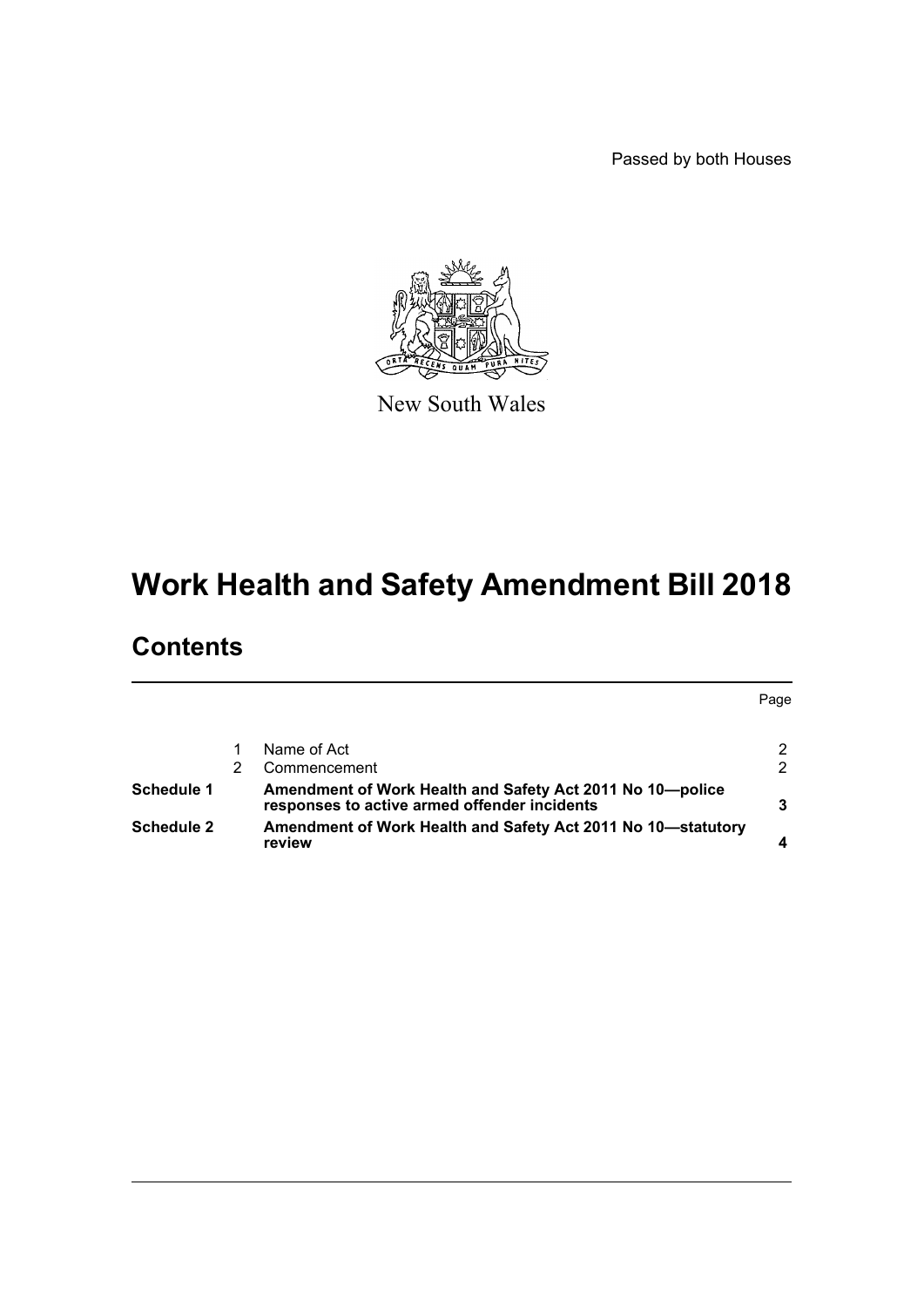*I certify that this PUBLIC BILL, which originated in the LEGISLATIVE COUNCIL, has finally passed the LEGISLATIVE COUNCIL and the LEGISLATIVE ASSEMBLY of NEW SOUTH WALES.*

*Legislative Council*

*Clerk of the Parliaments*

*2018*



New South Wales

## **Work Health and Safety Amendment Bill 2018**

Act No , 2018

An Act to amend the *Work Health and Safety Act 2011* to provide for police responses to active armed offender incidents and to make miscellaneous amendments to that Act as a result of a statutory review of that Act.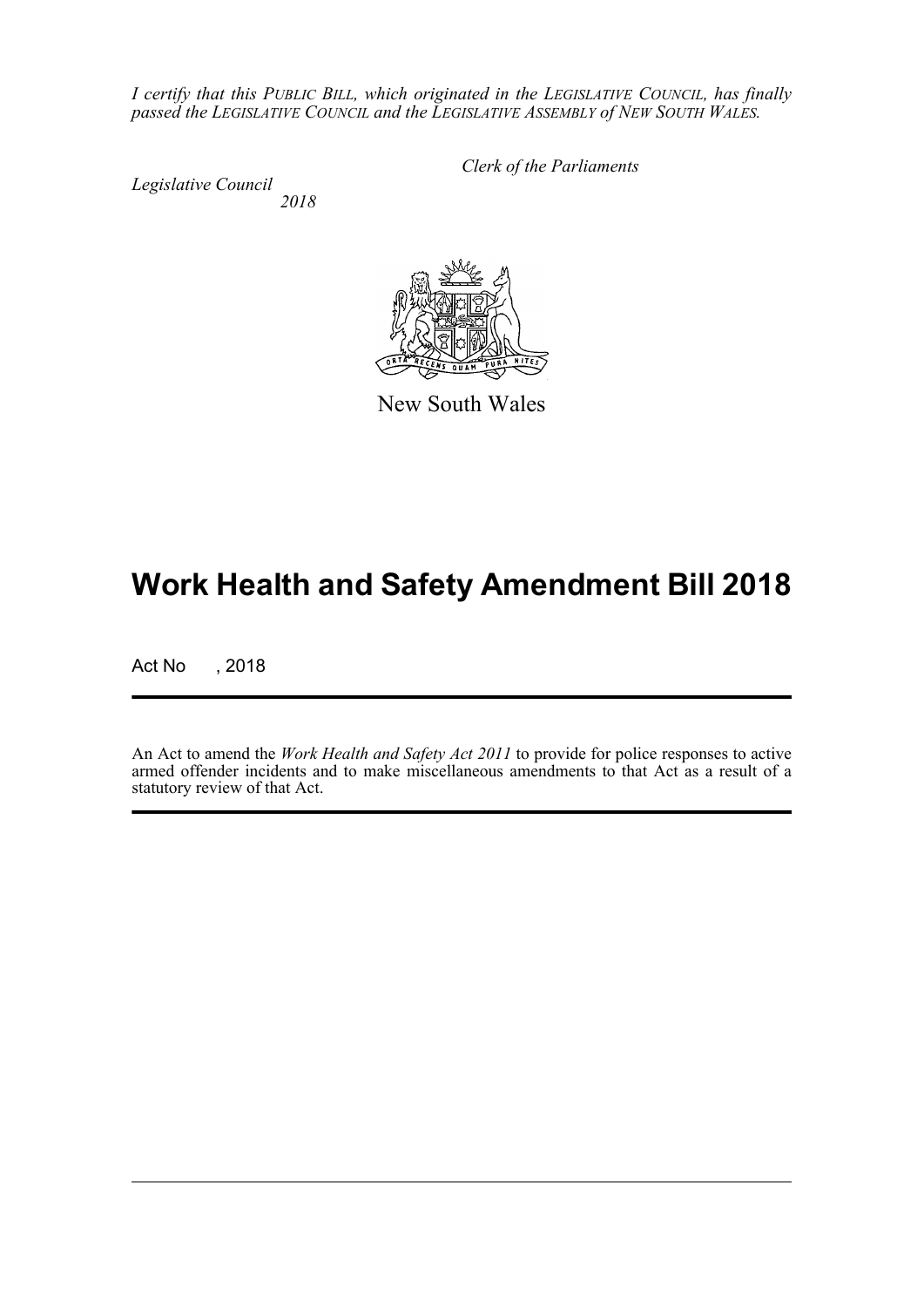### <span id="page-2-0"></span>**The Legislature of New South Wales enacts:**

#### **1 Name of Act**

This Act is the *Work Health and Safety Amendment Act 2018*.

#### <span id="page-2-1"></span>**2 Commencement**

This Act commences on the date of assent to this Act.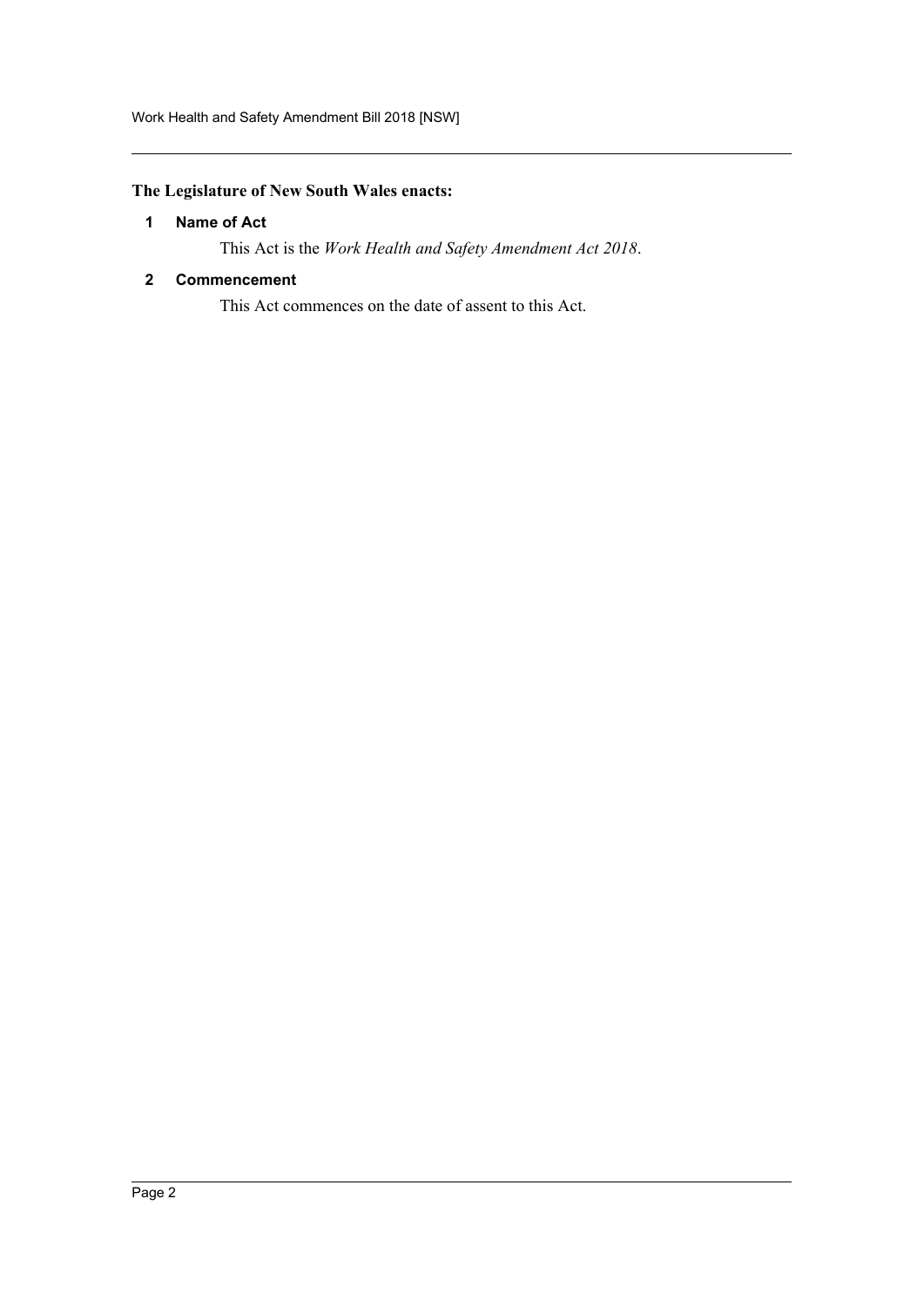### <span id="page-3-0"></span>**Schedule 1 Amendment of Work Health and Safety Act 2011 No 10—police responses to active armed offender incidents**

#### **Section 34A**

Insert after section 34:

#### **34A Exception for police responding to particular active armed offender incidents**

- (1) A member of the NSW Police Force does not commit an offence under this Division for a failure to comply with a health and safety duty that occurs while:
	- (a) the member is responding to a particular active armed offender incident, or
	- (b) the member is in command of, or is otherwise authorising actions by or providing directions to, other members of the NSW Police Force who are responding to a particular active armed offender incident, or
	- (c) the member is receiving information from, or providing information to, other members of the NSW Police Force for the purposes of assisting them in responding to a particular active armed offender incident, or
	- (d) the member is participating with other members of the NSW Police Force in preparing or planning for responding to a particular active armed offender incident.
- (2) A member of the NSW Police Force is *responding to a particular active armed offender incident* if:
	- (a) a person armed with an offensive weapon or instrument (the *offender*) is attacking or has attacked, or is attempting to attack or has attempted to attack, another person (the *victim*), and
	- (b) the member reasonably believes (or one or more other members of the NSW Police Force who are commanding, authorising actions by or directing the member reasonably believe) that the offender will do any of the following unless prevented from doing so:
		- (i) continue attacking, or attempting to attack, the victim,
		- (ii) attack, or attempt to attack, the victim again,
		- (iii) attack, or attempt to attack, another person apart from the victim, and
	- (c) the member is acting (whether or not in combination with, or at the command or direction of, other members of the NSW Police Force) to prevent the offender from doing so.
- (3) To avoid doubt, this section does not affect the duties of the State or the Crown under this Part in connection with responding to a particular active armed offender incident.
- (4) In this section: *offensive weapon or instrument* has the same meaning as in the *Crimes Act 1900*.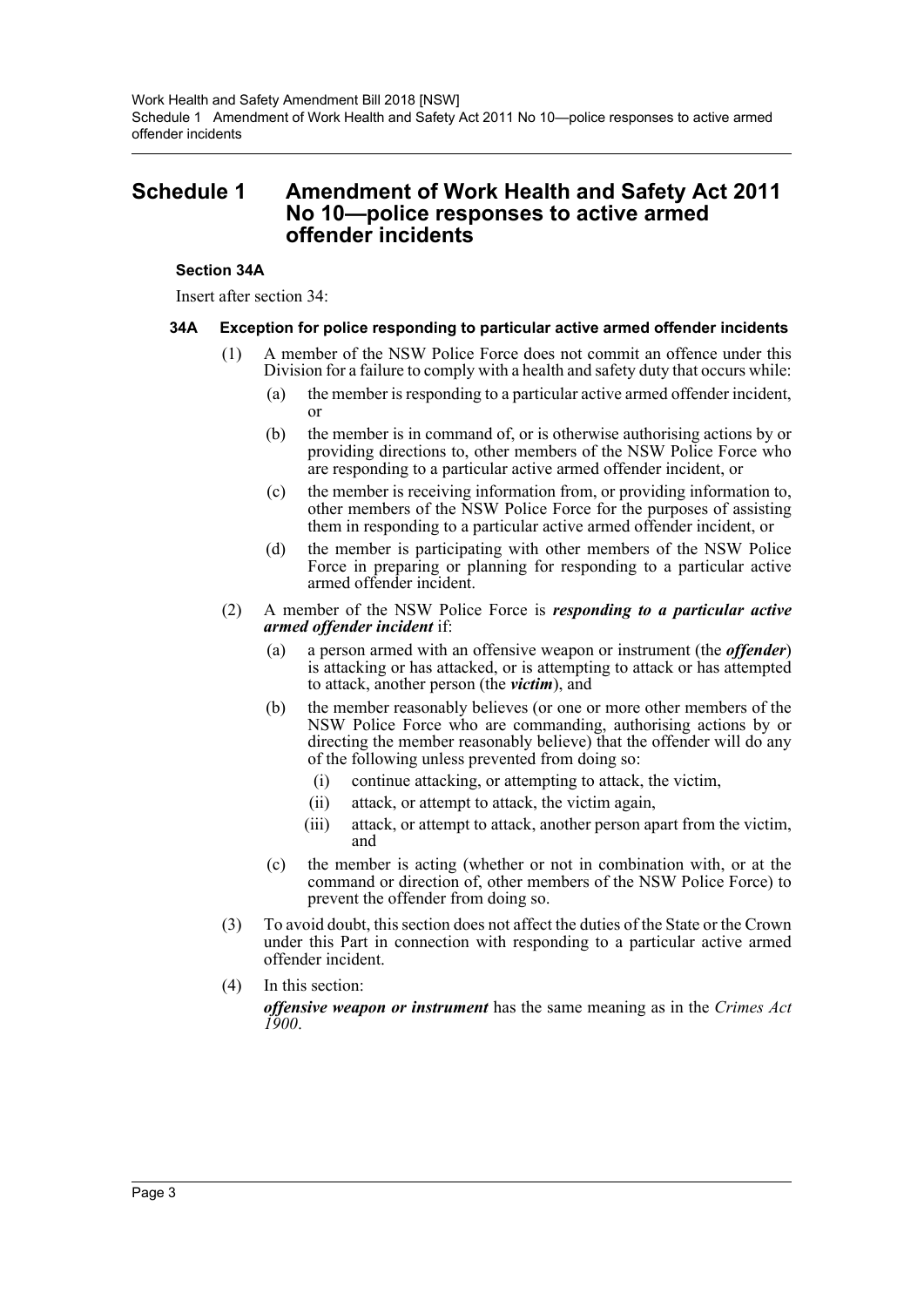## <span id="page-4-0"></span>**Schedule 2 Amendment of Work Health and Safety Act 2011 No 10—statutory review**

#### **[1] Section 38 Duty to notify of notifiable incidents**

Omit "facsimile," from the example to section 38 (3).

#### **[2] Section 155 Powers of regulator to obtain information**

Insert after section 155 (7):

(8) The regulator has the same power to record questions, answers and evidence given orally under this section as an inspector has under section 185A in respect of questions and answers to questions given under Part 9.

#### **[3] Section 155A**

Insert after section 155:

#### **155A Extraterritorial application**

- (1) A notice under section 155 may be served on a person in respect of a matter even though the person is outside the State or the matter occurs or is located outside the State, so long as the matter relates to the administration of this Act (including, but not limited to, investigation of, or enforcement action relating to, offences against this Act).
- (2) To avoid doubt, section 155 (5) applies to a requirement in a notice that is served in the manner referred to in subsection (1).

#### **[4] Section 166 Persons assisting inspectors**

Omit "section 165" from section 166 (1). Insert instead "section 163".

#### **[5] Section 185A**

Insert after section 185:

#### **185A Recording of evidence**

- (1) An inspector may cause any questions and answers to questions given under this Part to be recorded if the inspector has informed the person who is to be questioned that the recording is to be made.
- (2) A recording may be made using a sound recording device or an audio visual device.
- (3) A copy of any such recording must be provided by the inspector to the person who is questioned as soon as practicable after it is made.
- (4) A recording may be made under this section despite the provisions of any other law.

#### **[6] Section 209 Issue and giving of notice**

Omit "facsimile or" from section 209 (1) (a).

#### **[7] Section 230 Prosecutions**

Insert "the Attorney General or" before "the Director of Public Prosecutions" in section 230 (5).